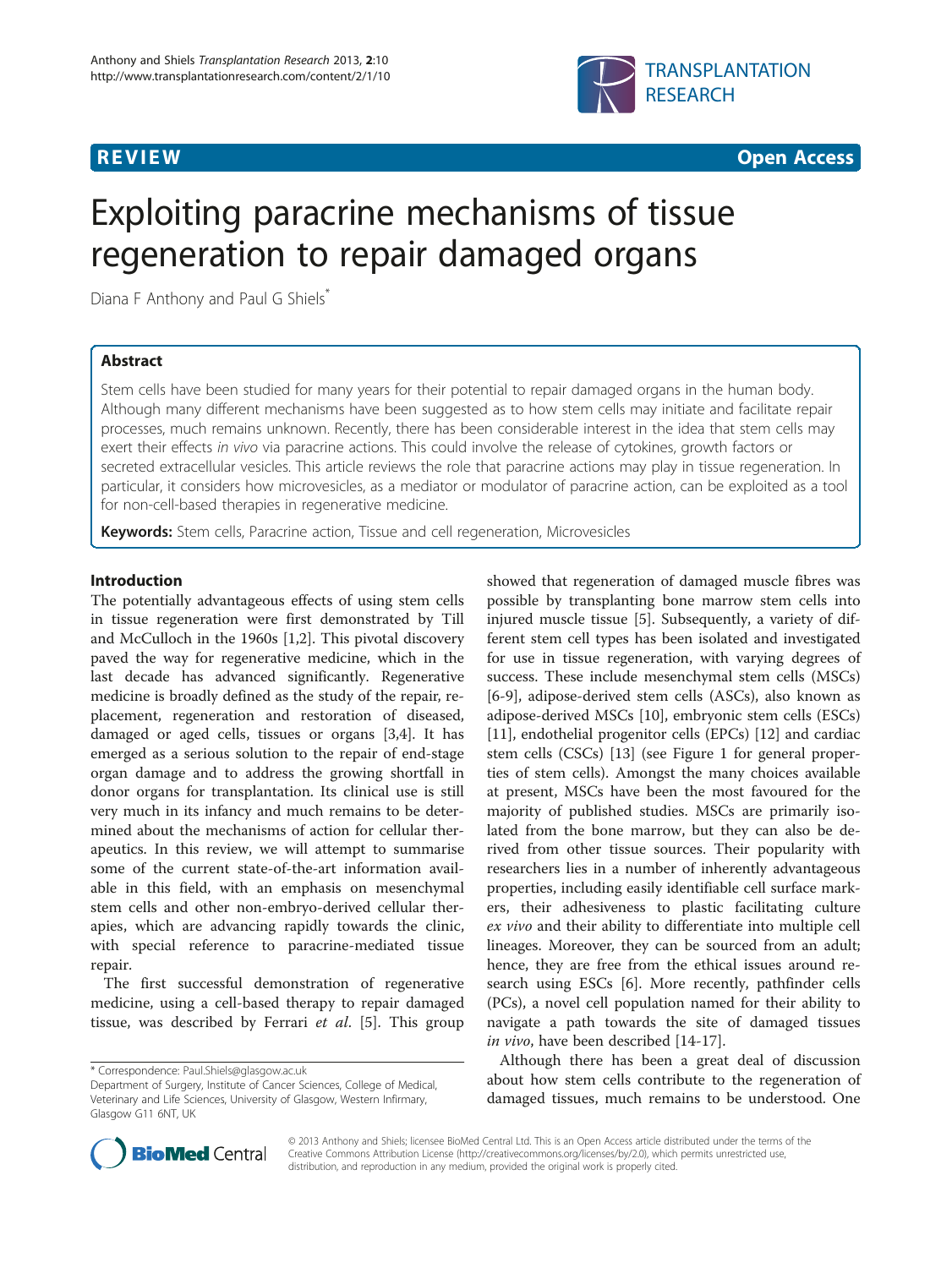<span id="page-1-0"></span>

mechanism by which stem cells might repair damaged tissue is by means of differentiation of the stem cells into tissue-specific cell types [[18,19](#page-6-0)]. Others have suggested that stem cells fuse with host cells in order to replace damaged tissue [[20](#page-6-0),[21](#page-6-0)]. A more recent suggestion is that these cells work via paracrine signalling, instead of direct differentiation or fusion between cells. Paracrine signalling may act to stimulate damaged target cells to proliferate [[22](#page-6-0)] or may induce other local cell types to differentiate [\[16\]](#page-6-0). The purpose of this review article is to provide an overview of the role that paracrine factors may play in various tissue damage models and how we can exploit this for the future treatment of disease.

# Paracrine action of stem cells in disease models

The idea that stem cells work via a paracrine action is now more widely accepted. Understanding paracrine signalling by cells involved in the repair of damaged tissue is important to the implementation of any future regenerative therapies. Paracrine signalling is defined as a form of communication between two different cells, where one cell releases chemical mediators to its immediate environment, which results in a change in the behaviour of a cell in its adjacent environment. There are

numerous suggestions as to how the paracrine effects observed in many different model tissue repair systems are mediated. However, none has yet proven definitive.

The protective and regenerative effects of different stem cell therapies have been attributed to paracrine action in many cardiovascular studies. Coronary artery disease and heart failure are a leading cause of mortality and morbidity, particularly in the developed world. Consequently, many investigators have focused their efforts in this area of research. It has been proposed that paracrine effects contribute to the improvement of cardiac function following tissue insult and injury by modifying various factors such as inflammation, fibrosis, apoptosis, neovascularisation, contractility and cardiac repair [[23\]](#page-6-0).

A study that transplanted human cardiac progenitor cells (hCPCs) into a mouse model of myocardial infarction (MI), found that hCPCs isolated following transplantation using laser capture micro-dissection, had significantly increased expression of growth factors, such as vascular endothelial growth factor (VEGF), fibroblast growth factor 2 (FGF2) and connective tissue growth factor in vivo [\[24\]](#page-6-0). The transplanted hCPCs stained negatively for cardiac and endothelial differentiation markers, indicating that no differentiation of hCPCs had occurred [\[24\]](#page-6-0). Furthermore,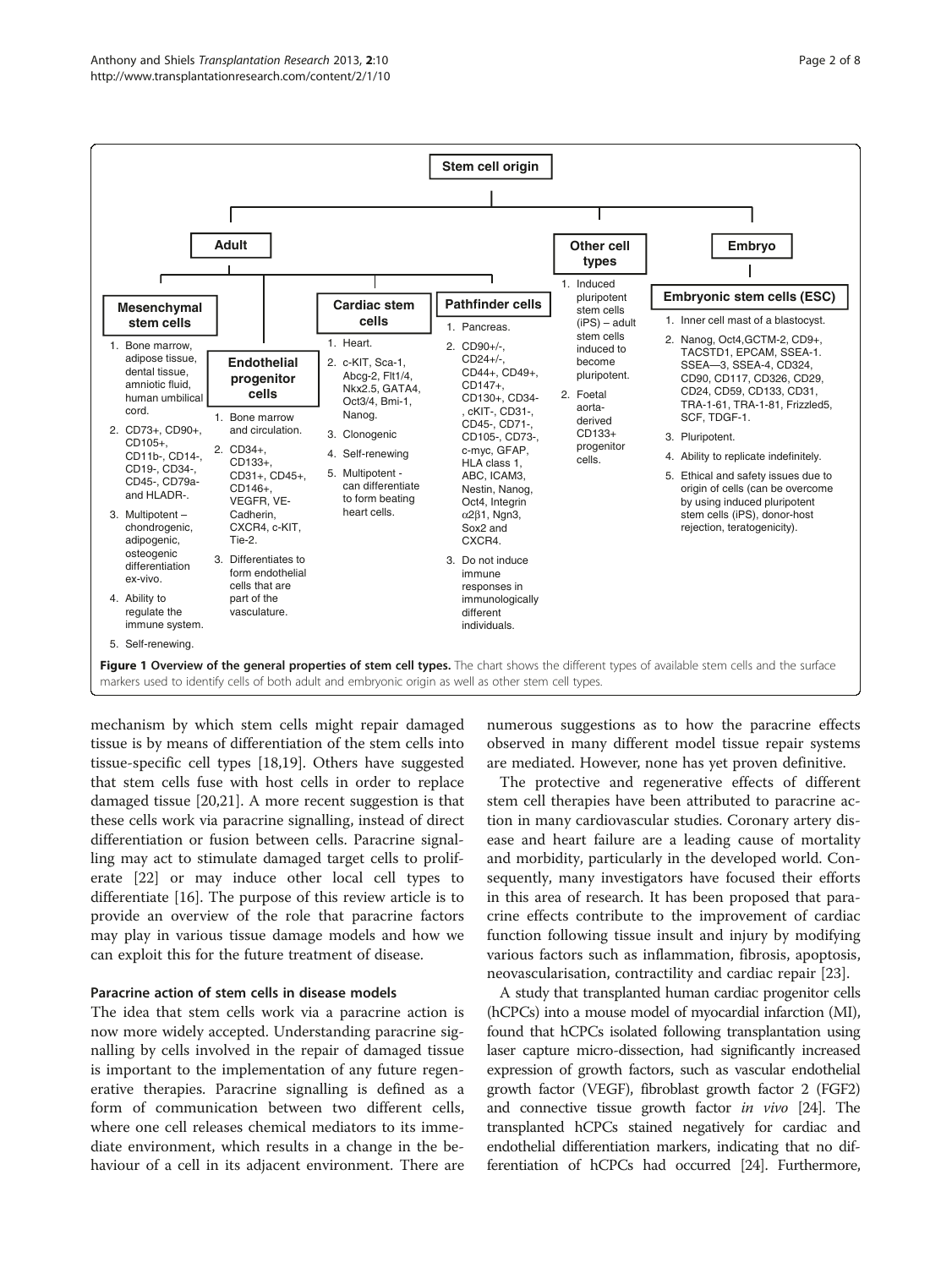MSCs and MSC-conditioned media enhanced cardiac excitation-contraction coupling [\[9\]](#page-5-0). The authors of this study suggested that this was solely mediated via a paracrine mechanism, attributed to a phosphoinositide-3-kinase (PI3K)/Akt induced change in calcium signalling and an endothelial nitric oxide synthase (eNOS) mediated change in sarco-endoplasmic reticulum calcium transport ATPase (SERCA) activity, and not by inter-communication between the MSCs and cardiomyocytes.

Additionally, one group [\[25\]](#page-6-0) demonstrated that incubation of cardiomyocytes subjected to hypoxia and reoxygenation with conditioned media from MSCs resulted in a cardio-protective effect. They suggested that this was due to a paracrine effect from the MSC-conditioned media, which protected the cells from damage by modulating the effect of a mitochondrial apoptotic pathway to reduce apoptosis via the inhibition of cytochrome C release from the mitochondria and by reducing activation of caspase-3 [[25](#page-6-0)]. The protective effect of MSCs was also evident in a study using a rat model of pulmonary arterial hypertension (PAH). In this study [\[26\]](#page-6-0), the authors demonstrated that sublingual vein injection of MSCs for two weeks resulted in improved lung and heart function following injury, improved pulmonary vascular remodelling, reduced inflammation and enhanced angiogenesis. These researchers suggested that these findings were possibly the result of a paracrine mechanism via secretion of anti-inflammatory mediators, as they observed reduced expression of inflammatory mediators, such as IL-1β, IL-6, TNF-α and matrix metallopeptidase-9 (MMP-9), but higher levels of VEGF, in their MSC-treated group compared to untreated groups [\[26](#page-6-0)].

Recently published work [[27\]](#page-6-0) has suggested a potential role for microRNAs in cardiac regeneration effects. These researchers found that adult rat cardiomyocytes with limited capacity for differentiation can be induced to enter the cell cycle and proliferate by the exogenous administration of microRNAs, hsa-mir-590 and hsa-miR-199a, in both in vivo and in vitro experimentation [\[27](#page-6-0)]. MicroRNAs are small RNAs of approximately 21 to 25 nucleotides that negatively regulate gene expression post-transcriptionally and which can affect the function of diverse biological processes [\[28](#page-6-0)]. MicroRNAs have been shown to be released by cells in small vesicles, such as microvesicles and exosomes, which will be discussed in more detail below.

The use of stem cells, particularly MSCs, in recovery from acute kidney injury (AKI) has also been extensively studied. Ischaemia/reperfusion (I/R) injury is known to cause delayed cellular regeneration and functional recovery following kidney transplantation [\[29\]](#page-6-0). It has been suggested that the reno-protective effect of administered MSCs in rats with I/R AKI was mediated primarily by the paracrine action of MSCs [[30](#page-6-0)]. Significantly, these investigators found: (i) increased secretion of growth factors and upregulation of cytokines such as hepatocyte growth factor (HGF), VEGF, insulin-like growth factor-1 (IGF-1), IL-10, basic FGF, tumour growth factor alpha (TGF- $\alpha$ ) and B-cell lymphoma-2 (Bcl-2), which are antiinflammatory, anti-apoptotic and known to improve renal function; (ii) downregulation of pro-inflammatory mediators such as IL-1β, TNF-α, IFN-γ and inducible nitric oxide synthase (iNOS) and (iii) little to no intrarenal trans-differentiation events of administered MSCs [[30\]](#page-6-0). Furthermore, they also demonstrated in a second study that MSC-conditioned media increased cell survival and the proliferation rate of endothelial cells in vitro and proposed that the vasculo-protective effect of MSCs was due to their ability to interact with endothelial cells by complex paracrine actions, which are able to protect and regenerate damaged vasculature in AKI significantly [[7\]](#page-5-0).

Wound healing is another area of research in which the possible effects of paracrine signalling by stem cells have been explored. Impairment of normal woundhealing processes often occurs in diabetic patients, leading to chronic wounds. These do not heal and can subsequently become gangrenous lesions or diabetic ulcers, often requiring the need for amputation. Thus, advancement of any regenerative therapy to repair such wounds and to promote fast healing would be beneficial. However, balance is needed between promoting fast wound healing and the formation of fibrous scar tissue, which could impair the function of the healed tissue or have a poor cosmetic appearance. One study [\[31\]](#page-6-0) found that MSC-conditioned media accelerate wound-healing processes. Further investigations revealed that the medium contained high levels of growth factors and chemokines known to promote wound-healing. These included epidermal growth factor (EGF), keratinocyte growth factor (KGF), IGF-1, VEGF-α, erythropoietin (EPO), stromal cell-derived factor 1 (SDF-1), macrophage inflammatory protein (MIP)-1a and MIP-1b, suggesting that MSCs may work by a paracrine mechanism to accelerate wound healing [[31](#page-6-0)]. MSCs have also been shown to release anti-fibrotic cytokines, which reduce the formation of scar tissue [[32\]](#page-6-0). It has been suggested that foetal aorta-derived CD133<sup>+</sup> progenitor cells (and a conditioned medium from their culture) also act similarly in a model of ischaemic diabeticinduced ulceration [[33](#page-6-0)]. These researchers found that CD133+ cells accelerated wound closure and promoted angiogenesis via a paracrine effect through the release of cytokines, which affect the Wnt pathway, leading to stimulation of endothelial cell proliferation, migration and survival [\[33](#page-6-0)]. More recently, adipose-derived MSCs have also been used to demonstrate this effect in cutaneous wound healing [[34\]](#page-6-0).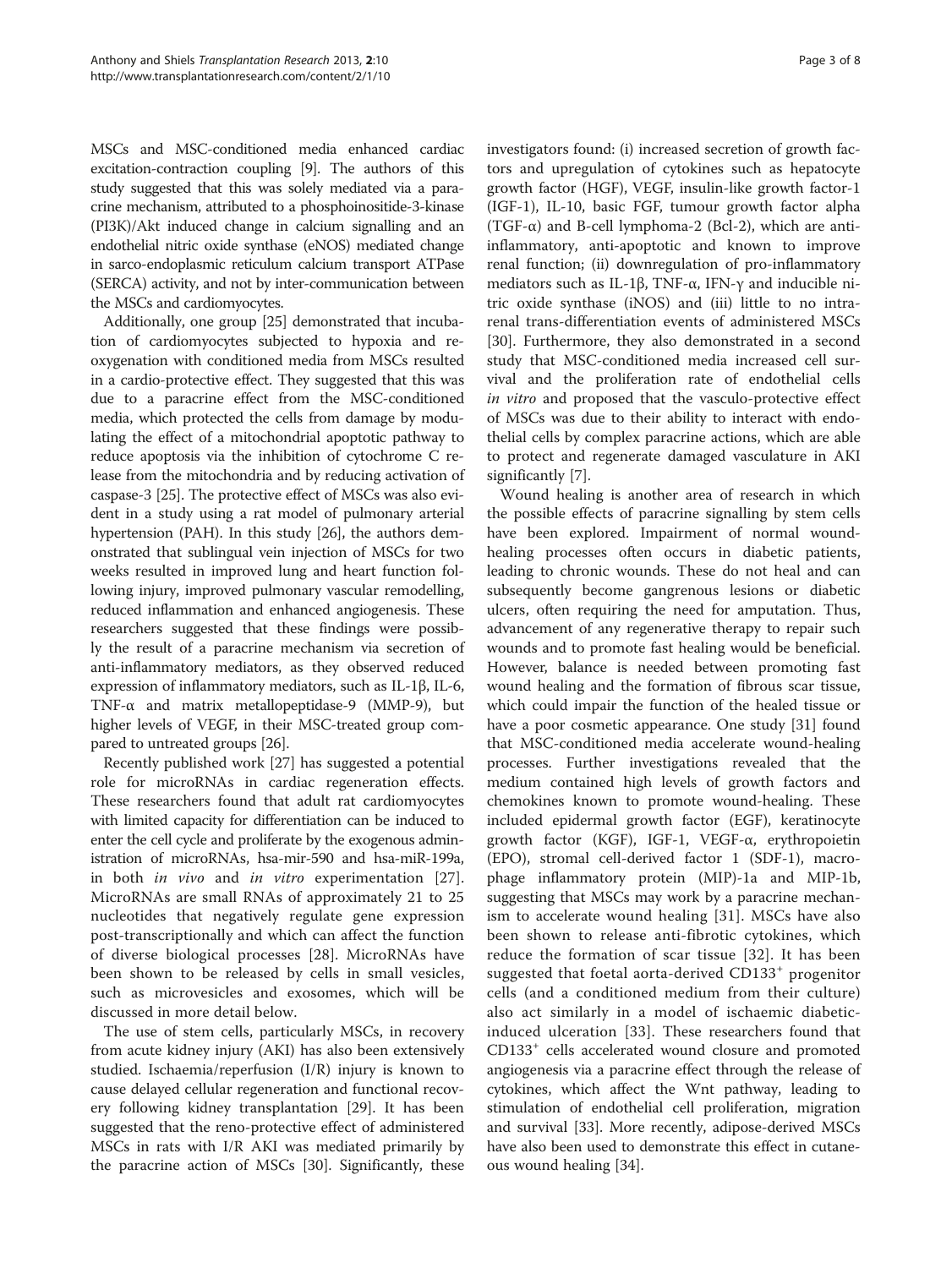The effect of paracrine secretion by stem cells has also been noted in experiments using MSCs to induce repair processes in spinal cord injury in rats [[35\]](#page-6-0). Even after 21 days of observations, the MSCs had not directly become incorporated into the regenerated host tissue, though there was a significant improvement in functional recovery from as early as a week after MSC treatment, suggesting an MSC-mediated paracrine effect [[35](#page-6-0)]. The use of MSCs in spinal cord injury has been extensively reviewed elsewhere by Wright et al. [[36\]](#page-6-0).

Recently, a study [[16\]](#page-6-0) showed regeneration of damaged adult pancreatic tissue and complete long-term functional recovery using a xeno-transplant model, whereby streptozotocin-induced diabetic mice were injected with rat or human PCs. PCs are a novel adult cell type, lacking the standard MSC markers CD105 and CD73 [\[15](#page-6-0)]. Crucially, the regenerated pancreatic tissue was not a result of the trans-differentiation of rat or human PCs into fully functional mouse pancreatic islets [\[16](#page-6-0)]. Instead, it was proposed that the recovery observed was more likely the result of a paracrine signal from the PCs [\[16](#page-6-0)]. Notably, this effect was not observed with the use of a PCconditioned medium in this model, suggesting that it was not the result of cytokine or growth factor secretions, though this lack of efficacy might formally be due to a dose effect. PCs have subsequently been shown to repair renal damage resulting from ischaemic injury in a similar xeno-transplant model [[17](#page-6-0)]. The low numbers of PCs or PC-derived cells found in the repaired kidney is again consistent with paracrine-mediated repair processes.

From the aforementioned experiments, it is evident that there is agreement amongst many researchers, tackling a diverse range of disease models, which clearly indicates the role that paracrine actions, as opposed to stem cell differentiation or cell fusion, have in repairing damaged tissues. Stem cells have been shown to target various local cells to exert their effects. For example, MSCs have been known to modulate the immune system by inducing immune cells, such as regulatory T cells, B-lymphocytes, natural killer (NK) cells and dendritic cells, and generating a regulatory phenotype of macrophages [\[37](#page-6-0)] while PCs affect pancreatic beta cells and are also immunomodulatory [[16\]](#page-6-0). However, there still remains a need to further elucidate the precise mechanisms by which stem and progenitor cells initiate the repair of damaged tissues via paracrine actions. Aside from the observation that stem cells release a multitude of growth factors and cytokines to induce the reparative process, one exciting discovery is that these cells release microvesicles and exosomes, which may be a source of paracrine factors required for tissue repair and which may ultimately be used as therapeutic source material directly. Indeed, the recent discovery of a potential role for microRNAs, which occur in microvesicles

and are one of the paracrine factors able to initiate repair processes in damaged cardiac tissue, adds another important dimension into the possibilities for therapeutic intervention [[27\]](#page-6-0).

## Microvesicles as mediators of paracrine effects

One of the most rapidly emerging ideas that explain paracrine mechanisms of tissue regeneration is the use of stem cell-derived micro-secretory vesicles, which act as mediators of tissue regeneration following injury or disease. This is an exciting area of research, as it opens up the potential to explore non-cell-based therapy in regenerative medicine.

Micro-secretory vesicles include microvesicles, which are one of a number of membranous vesicles derived from cells that were previously thought of as artifactual, resulting from cell preparatory methods or from cellular debris without any specific biological purpose. Recent evidence, however, has shown that microvesicles possess the ability to participate and influence numerous biological processes [[38\]](#page-6-0). It is now generally accepted that microvesicles could aid in the transfer of genetic information between cells, as they contain proteins, messenger RNAs (mRNAs), DNAs and/or microRNAs. They also regulate the physiology and pathophysiology of cells and can be exploited for therapeutic and diagnostic purposes [\[38](#page-6-0)-[41\]](#page-6-0). Thus, microvesicles could be a useful tool to treat solid organ damage as they may act as mediators to promote anti-inflammatory, pro-angiogenic, antiapoptotic and differentiation or mitotic factors to activate the intrinsic repair and regeneration processes.

There remains controversy surrounding the nomenclature for micro-secretory vesicles such as microvesicles and exosomes, based on their size and their isolation methodologies. Whilst agreement needs to be reached on a standard definition for these vesicles, it is widely understood and accepted that both of these types of vesicle are structurally and morphologically distinct (Figure [2\)](#page-4-0). A microvesicle arises from budding of the plasma membrane of a cell. Microvesicles are generally more heterogeneous in terms of size, which can range from anywhere between 100 nm and 1,000 nm. Conversely, exosomes are derived from an endocytosis process within cells and are more homogeneous with respect to vesicle size, ranging from 30 nm to 100 nm [[42,43\]](#page-6-0). It has been suggested that microvesicles will sediment at a lower centrifugation speed compared to exosomes, which sediment at 100,000  $g$  [[43\]](#page-6-0). Since most studies tend to sediment membranes at  $100,000$  g, any preparation will likely contain both microvesicles and exosomes, thus making it difficult to determine which of these contribute to the effects observed [\[43](#page-6-0)]. Furthermore, it should also be noted that most published research uses the term microvesicles to describe both of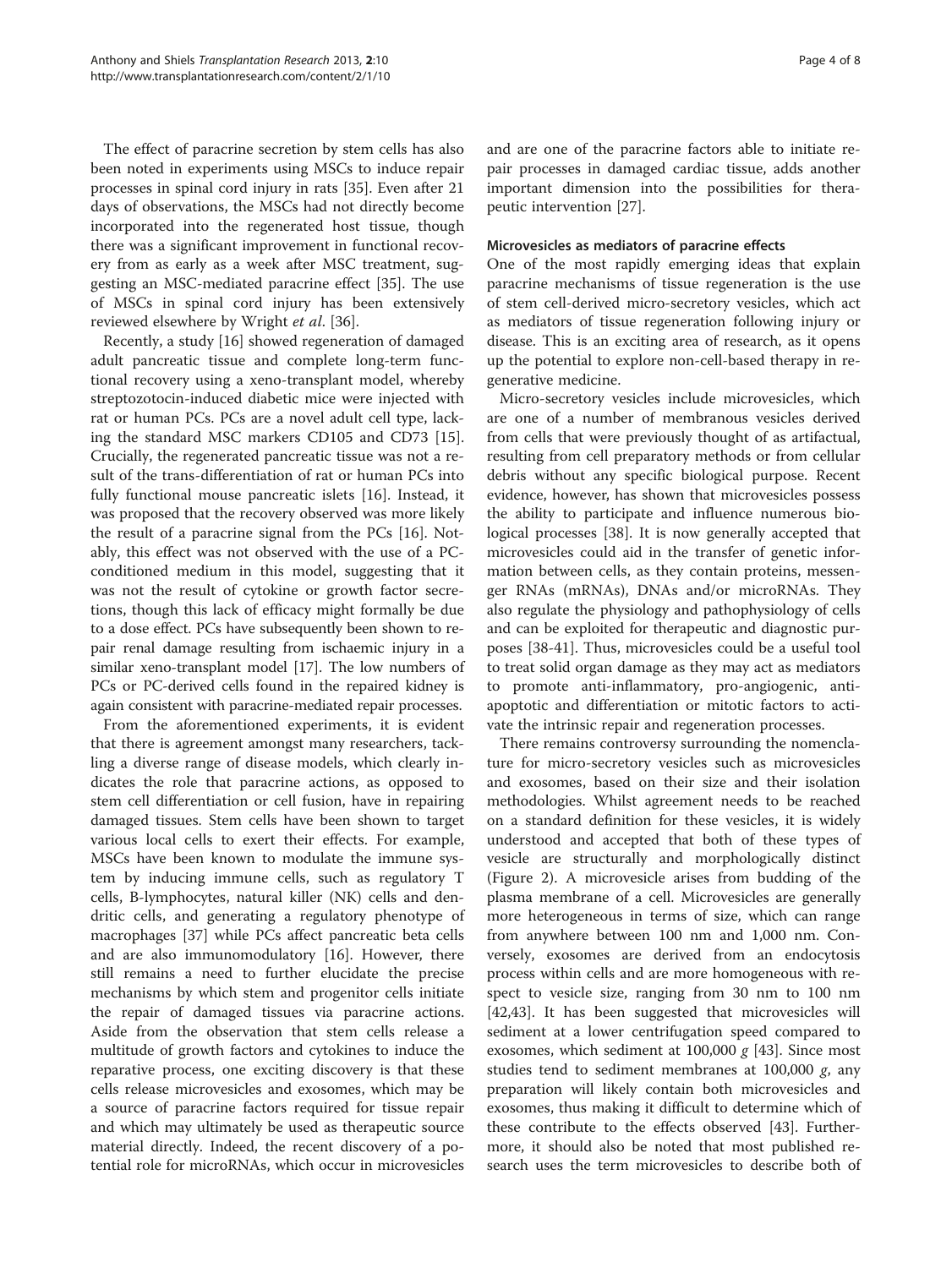<span id="page-4-0"></span>

these types of micro-secretome. They are, however, distinct from apoptotic vesicles or bodies, which are shed from normal and diseased cells undergoing apoptosis [[44\]](#page-6-0).

Microvesicles derived from stem cells have already been shown to contribute to tissue and cellular regenerative processes. Microvesicles isolated from MSCs and EPCs have proliferative and anti-apoptotic effects on tubular epithelial and endothelial cells in vitro, in addition to being able to protect against AKI when delivered in vivo to a glycerol-induced severe combined immunodeficiency (SCID) mouse model [\[45\]](#page-6-0) and to an I/R injury rat model [[46,47](#page-6-0)]. This regenerative effect was also found to be specific for MSC- and EPCderived microvesicles, as it was not observed with fibroblast-derived microvesicles. Moreover, the effect was abolished when the MSC- and EPC-derived microvesicles were treated with RNase prior to use, suggesting that a form of RNA is a key player in their reparative function [[45,46](#page-6-0)].

This group of researchers also demonstrated the regenerative potential of microvesicles derived from human liver stem cells [\[48\]](#page-6-0). They showed the proliferative and anti-apoptotic properties of these human-derived microvesicles on human and rat hepatocytes in vitro and the regeneration and recovery of rat liver, when these microvesicles were administered into 70% hepatectomised rats [\[48](#page-6-0)]. They suggested that the microvesicles shuttle mRNAs involved in angiogenic pathways and microRNAs

associated with cell proliferation, angiogenesis and inhibition of apoptosis, to the damage sites [[45,46\]](#page-6-0).

Additionally, recently published work [[49](#page-6-0)] using microvesicles isolated from human umbilical cord MSCs, has demonstrated in vitro that microvesicles can be internalised by endothelial cells and promote the proliferation and angiogenesis of these cells in culture. Additionally, these researchers showed that this effect could be translated to in vivo experiments using a rat hind limb ischaemia model, whereby the exogenous microvesicles were found to be able to promote new blood vessel formation [[49](#page-6-0)]. Further support for microvesicle/ exosome-mediated paracrine repair processes comes from observations of the administration of MSC-derived exosomes to a murine model of hypoxic pulmonary hypertension (HPH). This resulted in suppression of the inflammatory processes, which are known to be a damaging factor in the development of HPH [[50](#page-6-0)].

The combined results from all these data, although at a very early stage, have been encouraging in furthering our understanding of how stem cells, and in particular microvesicles, function in the body to initiate tissue repair. These observations have provided a tantalising insight into the possible use of microvesicles as a future cell-free therapy for tissue repair.

# Potential future treatment for regenerative medicine

Paracrine-mediated tissue repair might in future be exploited via genetic engineering of stem, progenitor or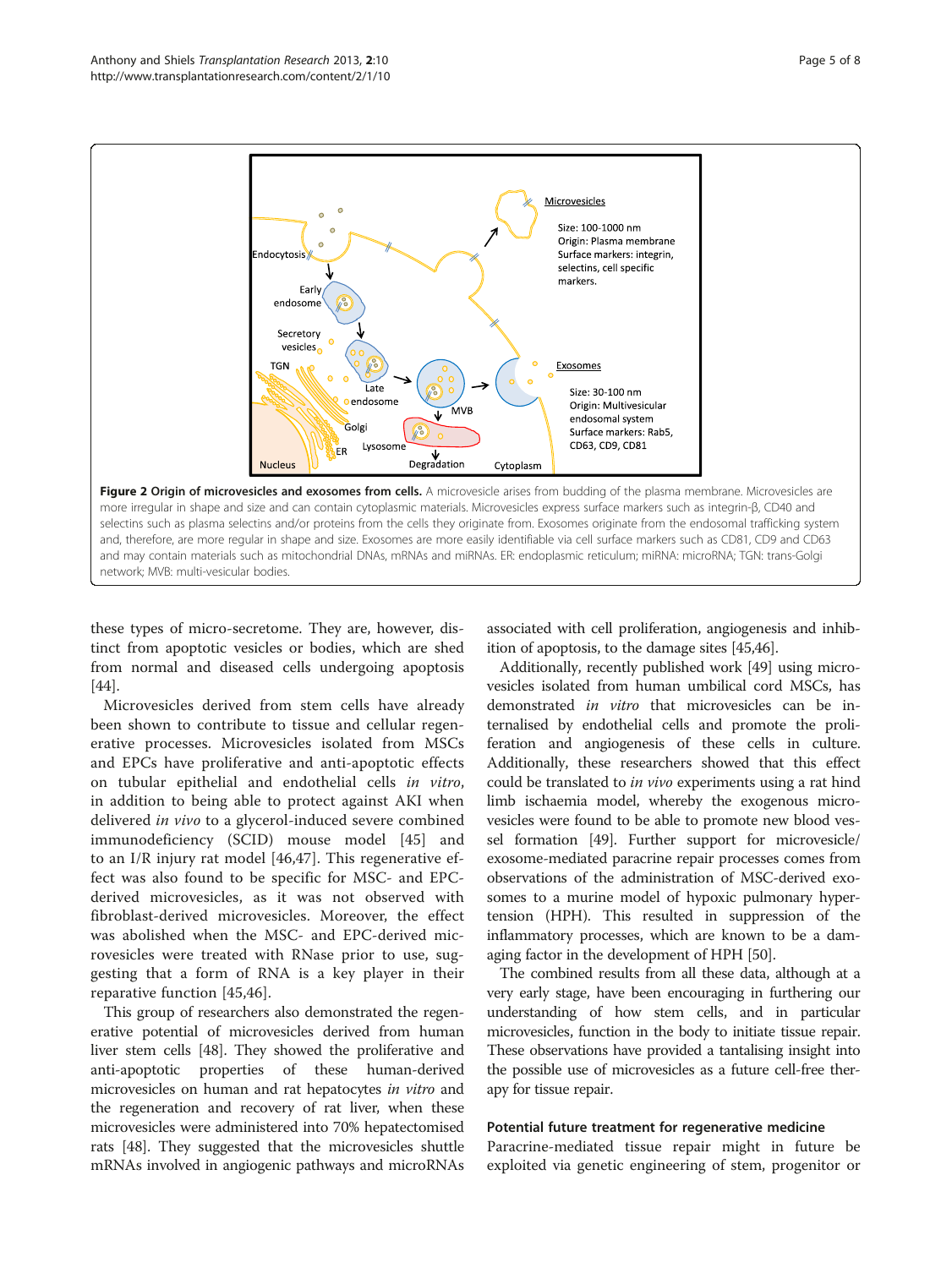<span id="page-5-0"></span>other cells to deliver various beneficial mediators to stimulate regenerative processes in damaged tissues. A number of researchers have looked at the potential of introducing beneficial factors by modifying stem cells to express these factors at the required level of efficacy. One such study [\[51](#page-7-0)] looked at using modified MSCs to express Wnt11; cardiomyocytes co-cultured with these MSCs had increased cell survival and reduced cell death following exposure to 40 hours of hypoxic conditions. In addition,  $\overline{\text{MSC}}^{\text{Wnt11}}$  cell infusion in vivo improved cardiac function in rats following MI, as well as reducing apoptosis and fibrosis in the damaged hearts [[51\]](#page-7-0). The authors suggested that this was because the release of Wnt11 caused regeneration of the damaged hearts, as Wnt signalling has previously been reported to promote cardiomyogenic repair [[51](#page-7-0)]. A similar study employing MSCs engineered to overexpress Akt also successfully showed, in vitro and in vivo, the cytoprotective effects of these engineered cells on ischaemic hearts [\[52](#page-7-0)].

Perhaps one of the more exciting novel therapeutic approaches is the development of non-cell-based therapies for studying the effects that microvesicles derived from various types of cells have on tissue regeneration. Microvesicles as a source for drug therapy can be made naturally, from either modified or unmodified regenerative cells, as mentioned previously. This possibility was demonstrated recently in an in vitro study [\[53](#page-7-0)] where MSCs were modified to express cystinosin, the gene for which (CTNS) is mutated in a rare disorder called cystinosis, which causes a large accumulation of cysteine in cells and eventually results in cellular apoptosis. It was found that microvesicles isolated from CTNSexpressing MSCs also contained CTNS mRNA and when incubated with CTNS mutant fibroblasts<sup>(-/-)</sup>, resulted in reduced cysteine accumulation in the cells [[53\]](#page-7-0). Microvesicles may also be artificially manufactured to incorporate therapeutic entities for the treatment of a specific disease. This method may have certain advantages for the manufacturing processes and stringent quality control as well as because of the ability to design custom-made microvesicles that express proteins, mRNAs and/or microRNAs relevant to a particular disease or condition. Numerous ways in which microvesicles can be manipulated for use in regenerative medicine for organ and tissue regeneration and repair have been extensively reviewed by Ratajczak et al. [\[54](#page-7-0)].

# Conclusions

Although many details of cellular paracrine effects remain to be elucidated, it is clear that the potential for the discovery of novel therapies for regenerative medicine will rise exponentially in the not too distant future and may ultimately result in such therapies being transferred from the lab into the clinic. Indeed, this development is already becoming a reality as currently two groups of researchers have started phase 1 clinical trials using cardiospherederived cells [\[55\]](#page-7-0) and cardiac stem cells [[56\]](#page-7-0) to improve patient outcomes following an episode of MI. The full results of the trials are very much anticipated by the rest of the science and medical communities.

### Abbreviations

AKI: Acute kidney injury; ASC: Adipose-derived stem cell; Bcl-2: B-cell lymphoma 2; CSC: Cardiac stem cell; EGF: Epidermal growth factor; eNOS: Endothelial nitric oxide synthase; EPC: Endothelial progenitor cell; EPO: Erythropoietin; ER: Endoplasmic reticulum; ESC: Embryonic stem cell; FGF2: Fibroblast growth factor 2; hCPC: Human cardiac progenitor cell; HGF: Hepatocyte growth factor; HPH: Hypoxic pulmonary hypertension; I/R: Ischaemia/reperfusion; IFN-γ: Interferon gamma; IGF-1: Insulin-like growth factor 1; IL: Interleukin; iNOS: Inducible nitric oxide synthase; KGF: Keratinocyte growth factor; MI: Myocardial infarction; MIP: Macrophage inflammatory protein; miRNA: MicroRNA; MMP-9: Matrix metalloproteinase-9; MSC: Mesenchymal stem cell; NK: Natural killer; PAH: Pulmonary arterial hypertension; PC: Pathfinder cell; PI3K: Phosphoinositide-3-kinase; SCID: Severe combined immunodeficiency; SDF-1: Stromal cell-derived factor 1; SERCA: Sarco-endoplasmic reticulum calcium transport ATPase; TGF-α: Tumour growth factor alpha; TGN: Trans-Golgi network; TNF-α: Tumour necrosis factor alpha; VEGF: Vascular endothelial growth factor.

#### Competing interests

The authors declare that they have no competing interests.

#### Authors' contributions

DFA participated in the writing of the manuscript. PGS participated in its critical appraisal. Both authors read and approved the final manuscript.

#### Acknowledgements

The authors wish to thank Dr Alasdair McDonald for proofreading this article.

Received: 8 April 2013 Accepted: 13 June 2013 Published: 20 June 2013

#### References

- 1. Till JF, McCulloch FA: Direct measurement of the radiation sensitivity of normal mouse bone marrow cells. Radiat Res 1961, 14:213–222.
- 2. Becker AJ, McCulloch EA, Till JE: Cytological demonstration of the clonal nature of spleen colonies derived from transplanted mouse marrow cells. Nature 1963, 197:452–2.
- 3. Mironov V, Visconti RP, Markwald RR: What is regenerative medicine? Emergence of applied stem cell and developmental biology. Expert Opin Biol Ther 2004, 4:773–781.
- 4. Haseltine W: Regenerative medicine 2003: an overview. J Regen Med 2003, 4:15–18.
- 5. Ferrari G, Cusella-De Angelis G, Coletta M, Paolucci E, Stornaiuolo A, Cossu G, Mavilio F: Muscle regeneration by bone marrow-derived myogenic progenitors. Science 1998, 279:1528–1530.
- Pittenger MF, Mackay AM, Beck SC, Jaiswal RK, Douglas R, Mosca JD, Moorman MA, Simonetti DW, Craig S, Marshak DR: Multilineage potential of adult human mesenchymal stem cells. Science 1999, 284:143–147.
- 7. Tögel F, Weiss K, Yang Y, Hu Z, Zhang P, Westenfelder C: Vasculotropic, paracrine actions of infused mesenchymal stem cells are important to the recovery from acute kidney injury. Am J Physiol Renal Physiol 2007, 292:F1626–F1635.
- 8. Chen JS, Wong VW, Gurtner GC: Therapeutic potential of bone marrow-derived mesenchymal stem cells for cutaneous wound healing. Front Immuno 2012, 3:1–9.
- 9. DeSantiago J, Bare DJ, Semenov I, Minshall RD, Greenen DL, Wolska BM, Banach K: Excitation-contraction coupling in ventricular myocytes is enhanced by paracrine signalling from mesenchymal stem cells. J Moll Cell Cardiol 2012, 52:1249-1256.
- 10. James AW, Levi B, Commons GW, Glotzbach J, Longaker MT: Paracrine interaction between adipose-derived mesenchymal cells. Plast Recontr Surg 2010, 126:806–821.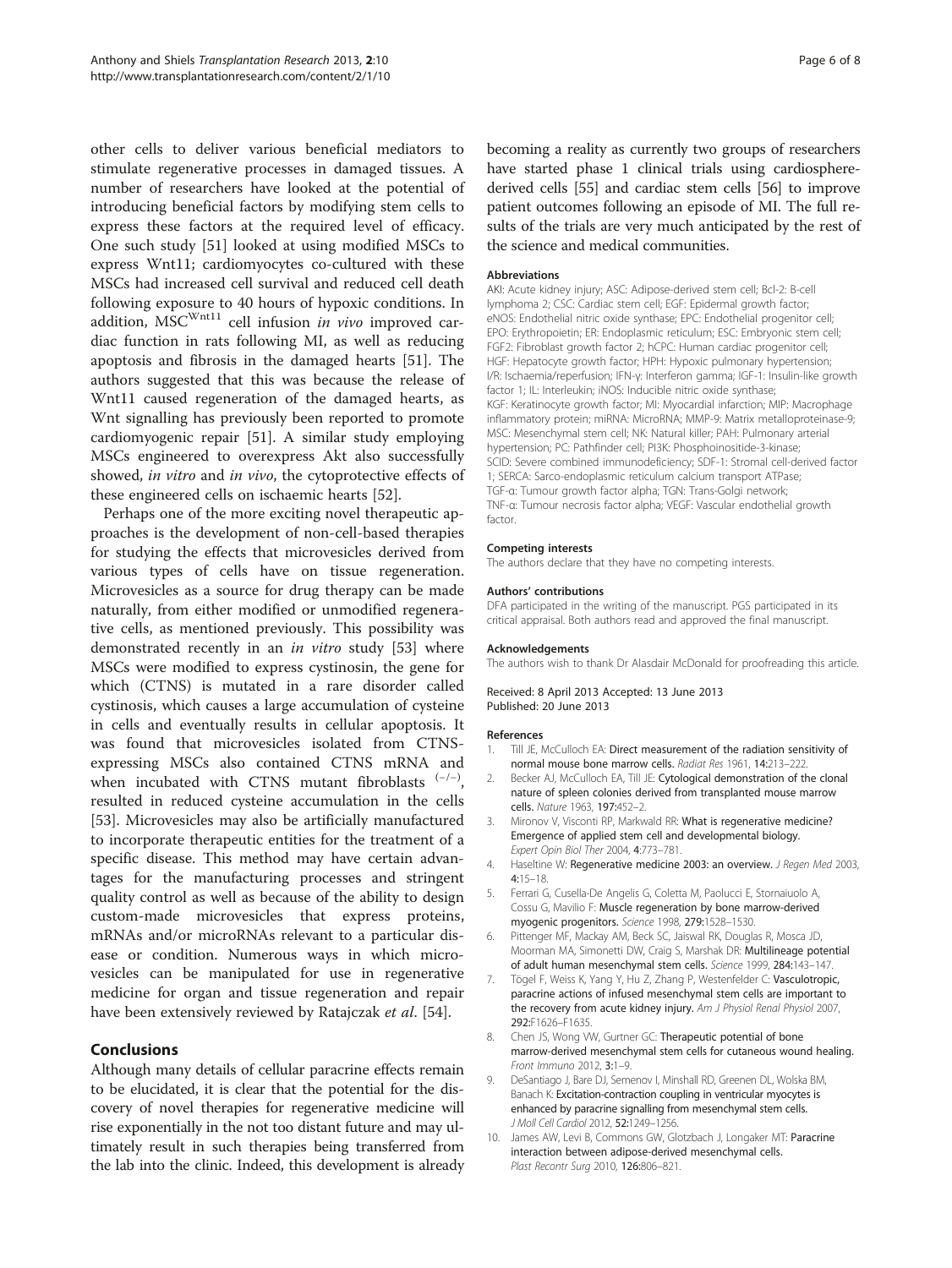- <span id="page-6-0"></span>11. Mirotsou M, Jayawardena TM, Schmeckpeper J, Gnecchi M, Dzau VJ: Paracrine mechanisms of stem cell reparative and regenerative actions in the heart. J Mol Cell Cardiol 2011, 50:280–289.
- 12. Kawamoto A, Tkebuchava T, Yamaguchi J, Nishimura H, Yoon YS, Milliken C: Intramyocardial transplantation of autologous endothelial progenitor cells for therapeutic neovascularisation of myocardial ischemia. Circulation 2003, 107:461–468.
- 13. Beltrami AP, Barlucchi L, Torella D, Baker M, Limana F, Chimenti S, Kasahara H, Rota M, Musso E, Urbanek K, Leri A, Kajstura J, Nadal-Ginard B, Anversa P: Adult cardiac stem cells are multipotent and support myocardial regeneration. Cell 2003, 114:763–776.
- 14. Shiels PG, MacIntyre A, Chen D, Dorling A, Deardon D, Subrimaniam M: IV administration of adult stem cells mitigates STZ induced diabetes in a xenotransplant model. American J Transplant 2005, 5:369.
- 15. Stevenson KS, McGlynn L, Hoghe M, McLinden H, George WD, Davies RW, Shiels PG: Isolation, characterization and differentiation of Thy1.1-sorted pancreatic adult progenitor cell populations. Stem Cells Dev 2009, 18:1389–1398.
- 16. Stevenson K, Chen D, MacIntyre A, McGlynn LM, Montague P, Charif R, Subramaniam M, George WD, Payne AP, Davies RW, Dorling A, Shiels PG: Pancreatic-derived Pathfinder cells enable regeneration of critically damaged adult pancreatic tissue and completely reverse streptozotocin-induced diabetes. Rejuv Res 2011, 14:163–171.
- 17. McGlynn LM, Eller K, MacDonald A, Macintyre A, Russel D, Koppelstaetter C, Davies RW, Shiels PG: Pathfinder cells provide a novel therapeutic intervention for acute kidney injury. Rejuv Res 2013, 16:11–20.
- 18. Orlic D, Kajstura J, Chimenti S, Jakoniuk I, Anderson SM, Li B, Pickel J, McKay R, Nadal-Ginard B, Bodine DM, Leri A, Anversa P: Bone marrow cells regenerate infarcted myocardium. Nature 2001, 410:701–705.
- 19. Kajstura J, Marcello R, Whang B, Cascapera S, Hosoda T, Bearzi C, Nursynska D, Kasahara H, Zias E, Bonafé M, Nadal-Ginard B, Torella D, Nascimbene A, Quaini F, Urbanek K, Leri A, Anversa P: Bone marrow cells differentiate in cardiac cell lineages after infarction independently of cell fusion. Circ Res 2005, 96:127–137.
- 20. Terada N, Hamazaki T, Oka M, Hoki M, Mastalerz DM, Nakano Y, Meyer EM, Morel L, Petersen BE, Scott EW: Bone marrow cells adopt the phenotype of other cells by spontaneous cell fusion. Nature 2002, 416:542–545.
- 21. Nygren JM, Jovinge S, Breitback M, Säwén P, Röll W, Hescheler J, Taneera J, Fleischmann BK, Jacobsen SEW: Bone marrow-derived hematopoietic cells generate cardiomyocytes at a low frequency through cell fusion, but not transdifferentiation. Nature Med 2004, 10:494–501.
- 22. Przybyt E, Krenning G, Brinker MGL, Harmsen C: Adipose stromal cells primed with hypoxia and inflammation enhance cardiomyocyte proliferation rate in vitro through STAT3 and Erk1/2. J Transl Med 2013, 11:39.
- 23. Burchfield JS, Dimmeler S: Role of paracrine factors in stem and progenitor cell mediated cardiac repair and tissue fibrosis. Fibrogen Tissue Repair 2008, 1:4.
- 24. Liu J, Narsinh KH, Lan F, Wang L, Nguyen PK, Hu S, Lee A, Han L, Gong Y, Huang M, Nag D, Rosenberg J, Chouldechova A, Robbins RC, Wu JC: Early stem cell engraftment predicts late cardiac functional recovery. Circ Cardiovasc Imaging 2012, 5:481–490.
- 25. Xiang M, He A, Wang J, Gui C: Protective paracrine effect of mesenchymal stem cells on cardiomyocytes. J Zhejiang Univ Sci B 2009, 10:619–624.
- 26. Luan Y, Zhang X, Kong F, Cheng GH, Qi TG, Zhang ZH: Mesenchymal stem cell prevention of vascular remodelling in high flow-induced pulmonary hypertension through a paracrine mechanism. Int Immunopharmacol 2012, 14:432–437.
- 27. Eulalio A, Mano M, Dal Ferro M, Zentilin L, Sinagra G, Zacchigna S, Giacca M: Functional screening identifies miRNAs inducing cardiac regeneration. Nature 2012, 492:376–381.
- 28. He L, Hannon GJ: MicroRNAs: small RNAs with a big role in gene regulation. Nat Rev Genet 2004, 5:522–531.
- 29. Cantaluppi V, Biancone L, Quercia A, Deregibus MC, Segoloni G, Camussi G: Rationale of mesenchymal stem cell therapy in kidney injury. Am J Kidney Dis 2013, 61:300–309.
- 30. Tögel F, Hu Z, Weiss K, Isaac J, Lange C, Westenfelder C: Administered mesenchymal stem cells protect against ischemic acute renal failure through differentiation-independent mechanisms. Am J Physiol Renal Physiol 2005, 289:F31–F42.
- 31. Chen L, Tredget EE, Wu PYG, Wu Y: Paracrine factors of mesenchymal stem cells recruit macrophages and endothelial lineage cells and enhance wound healing. PLoS One 2008, 3:e1886.
- 32. Jackson WM, Nesti LJ, Tuan RS: Concise review: Clinical translation of wound healing therapies based on mesenchymal stem cells. Stem Cell Trans Med 2012, 1:44–50.
- 33. Barcelos LS, Duplaa C, Kränkel N, Graiani G, Invercini G, Katare R, Siragusa M, Meloni M, Campesi I, Monica M, Simm A, Campagnolo P, Mangialardi G, Stevanato L, Alessandri G, Emanueli C, Madeddu P: Human CD133<sup>+</sup> progenitor cells promote the healing of diabetic ischemic ulcers by paracrine stimulation of angiogenesis and activation of Wnt signalling. Circ Res 2009, 104:1095–1102.
- 34. Lee SH, Jin SY, Song JS, Seo KK, Cho KH: Paracrine effects of adipose-derived stem cells on keratinocytes and dermal fibroblasts. Ann Dermatol 2012, 24:136-143.
- 35. Quertainmont R, Cantinieaux D, Botman O, Eid S, Schoenen J, Franzen R: Mesenchymal stem cell graft improves recovery after spinal cord injury in adult rats through neurotrophic and pro-angiogenic actions. PLoS One 2012, 7:e39500.
- 36. Wright KT, Masri WE, Osman A, Chowdhury J, Johnson WEB: Concise review: bone marrow for the treatment of spinal cord injury: mechanisms and clinical implications. Stem Cells 2011, 29:169–178.
- 37. Eggenhofer E, Hoogduijn MJ: Mesenchymal stem cell-educated macrophages. Transplant Res 2012, 1:12.
- 38. Cocucci E, Rachetti G, Meldolesi J: Shedding microvesicles: artefacts no more. Trends Cell Biol 2009, 19:43–51.
- 39. Lee Y, Andaloussi SEL, Wood MJA: Exosomes and microvesicles: extracellular vesicles for genetic information transfer and gene therapy. Hum Mol Genet 2012, 21:R125–R134.
- 40. Fleissner F, Goerzig Y, Haverich A, Thum T: Microvesicles as a novel biomarkers and therapeutic targets in transplantation medicine. Am J Transplant 2012, 12:289–297.
- 41. Ohno S, Ishikawa A, Kuroda M: Roles of exosomes and microvesicles in disease pathogenesis. Adv Drug Deliv Rev 2013, 65:398–401.
- 42. Dragovic RA, Gardiner C, Brooks AS, Tannetta DS, Ferguson DJP, Hole P, Carr B, Redman CWG, Harris AL, Dobson PJ, Harrison P, Sargent IL: Sizing and phenotyping of cellular vesicles using Nanoparticle Tracking Analysis. Nanomed 2011, 7:780–788.
- 43. Muralidharan-Chari V, Clancy JW, Sedgwick A, D'Souza-Schorey C: Microvesicles: mediators of extracellular communication during cancer progression. J Cell Sci 2010, 123:1603–1611.
- 44. Akers JC, Gonda D, Kim R, Carter BS, Chen CC: Biogenesis of extracellular vesicles (EV): exosomes, microvesicles, retrovirus-like vesicles, and apoptotic bodies. J Neurooncol 2013, 113:1–11.
- 45. Bruno S, Grange C, Deregibus MC, Calogero RA, Saviozzi S, Collino F, Morando L, Busca A, Falda M, Bussolati B, Tetta C, Camussi G: Mesenchymal stem cell-derived microvesicles protect against acute tubular injury. J Am Soc Nephrol 2009, 20:1053–1067.
- 46. Cantaluppi V, Gatti S, Medica D, Figliolini F, Bruno S, Deregibus MC, Sordi A, Biancone L, Tetta C, Camussi G: Microvesicles derived from endothelial progenitor cells protect the kidney from ischemiareperfusion injury by microRNA-dependent reprogramming of resident renal cells. Kidney Int 2012, 82:412–427.
- 47. Gatti S, Bruno S, Deregibus MC, Sordi A, Cantaluppi V, Tetta C, Camussi G: Microvesicles derived from human adult mesenchymal stem cells protect against ischaemic-reperfusion-induced acute and chronic kidney injury. Nephrol Dial Transplant 2011, 26:1474-1483.
- 48. Herrera MB, Fonsato V, Gatti S, Deregibus MC, Sordi A, Cantarella D, Calogero R, Bussolati B, Tetta C, Camussi G: Human liver stem cell-derived microvesicles accelerate hepatic regeneration in hepatectomized rats. J Cell Mol Med 2010, 14:1605–1618.
- 49. Zhang HC, Liu XB, Huang S, Bi XY, Wang HX, Xie LX, Wang YQ, Cao XF, Lv J, Xiao FJ, Yang Y, Guo ZK: Microvesicles derived from human umbilical cord mesenchymal stem cells stimulated by hypoxia promote angiogenesis both in vitro and in vivo. Stem Cell Dev 2012, 21:3289–3297.
- 50. Lee C, Mitsialis SA, Aslam M, Vitali SH, Vergadi E, Konstantinou G, Sdrimas K, Fernandez-Gonzalez A, Kourembanas S: Exosomes mediate the cytoprotective action of mesenchymal stromal cells on hypoxia-induced pulmonary hypertension. Circulation 2012, 26:2601–2611.